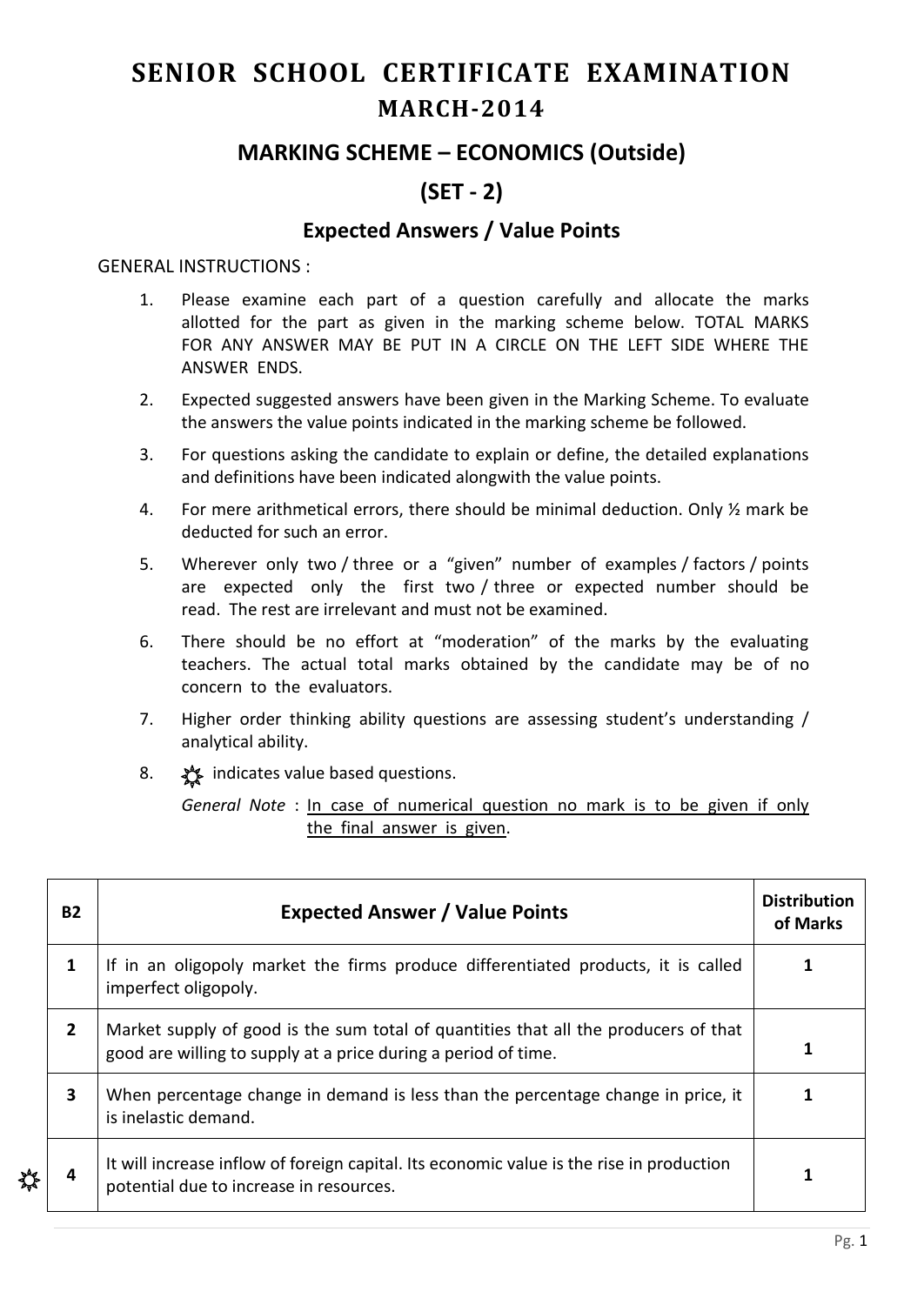| 5                       | Addition to total revenue on selling or producing one more unit of output is<br>marginal revenue.                                                                                                                                                                                                                                                                                                                                                                                                                                                                                                                                                                                                                                                                                                                           | $\mathbf{1}$   |
|-------------------------|-----------------------------------------------------------------------------------------------------------------------------------------------------------------------------------------------------------------------------------------------------------------------------------------------------------------------------------------------------------------------------------------------------------------------------------------------------------------------------------------------------------------------------------------------------------------------------------------------------------------------------------------------------------------------------------------------------------------------------------------------------------------------------------------------------------------------------|----------------|
| 6                       | Technological progress leads to reduction in cost of producing output. Price<br>remaining unchanged, less cost means more profit. This increases supply of the<br>good.                                                                                                                                                                                                                                                                                                                                                                                                                                                                                                                                                                                                                                                     | 3              |
|                         | <b>OR</b>                                                                                                                                                                                                                                                                                                                                                                                                                                                                                                                                                                                                                                                                                                                                                                                                                   |                |
|                         | Suppose input prices rise. This raises cost. Price of the good remaining unchanged,<br>profits fall. This discourages the producer so supply will decrease. Opposite happens<br>if the input prices fall.                                                                                                                                                                                                                                                                                                                                                                                                                                                                                                                                                                                                                   | 3              |
| $\overline{\mathbf{z}}$ | A typical PP curve is downward sloping and concave, i.e. its slope is increasing,<br>because marginal Rate of Transformation (MRT) increases as we move downwards<br>along the curve. MRT increases because no resource is equally efficient in<br>production of all goods. As the resources are transferred from one good to another<br>MRT increases because less and less efficient resources are to be transferred each<br>time.                                                                                                                                                                                                                                                                                                                                                                                        | 3              |
| 8                       | Total Exp.<br>P<br>Q<br>250<br>10<br>25<br>12<br>240<br>20<br>Since with rise in price total expenditure on the good falls, the demand for the good<br>is 'elastic'. (or $e > 1$ ).                                                                                                                                                                                                                                                                                                                                                                                                                                                                                                                                                                                                                                         | 1              |
|                         | (No marks if the percentage method is adopted)                                                                                                                                                                                                                                                                                                                                                                                                                                                                                                                                                                                                                                                                                                                                                                              | $\overline{2}$ |
| 9                       | The main reason why the number of firms is small is that there are barriers which<br>prevent entry of firms into industry. Patents, large capital requirement control over<br>the crucial raw materials, etc. prevent new firms from entering the industry. Only<br>those who are able to cross these barriers enter.                                                                                                                                                                                                                                                                                                                                                                                                                                                                                                       | 3              |
| 10                      | ТR<br>Given $AR = \frac{1}{Q}$<br>Since $TR = P \times Q$<br>$AR = \frac{P \times Q}{Q} = P$                                                                                                                                                                                                                                                                                                                                                                                                                                                                                                                                                                                                                                                                                                                                | 3              |
| 11                      | The Law of Variable Proportions states that as only one input is increased, others<br>remaining unchanged, Total Product (TP) changes in three phases.<br>Phase : I TP rises at an increasing rate.<br><b>Phase : II TP rises at decreasing rate</b><br><b>Phase: III TP falls</b><br>Reason:<br><b>Phase : I</b> TP rises at an increasing rate because in the beginning as the quantity of<br>the variable input is increased efficient utilization of fixed input takes places due to<br>specialization. This raises efficiency of the variable input.<br><b>Phase : II</b> TP now rises at a decreasing rate because as the variable input is<br>increased, there is pressure on fixed inputs leading to decline in efficiency.<br>Phase : III TP starts falling because the quantity of the variable input becomes too |                |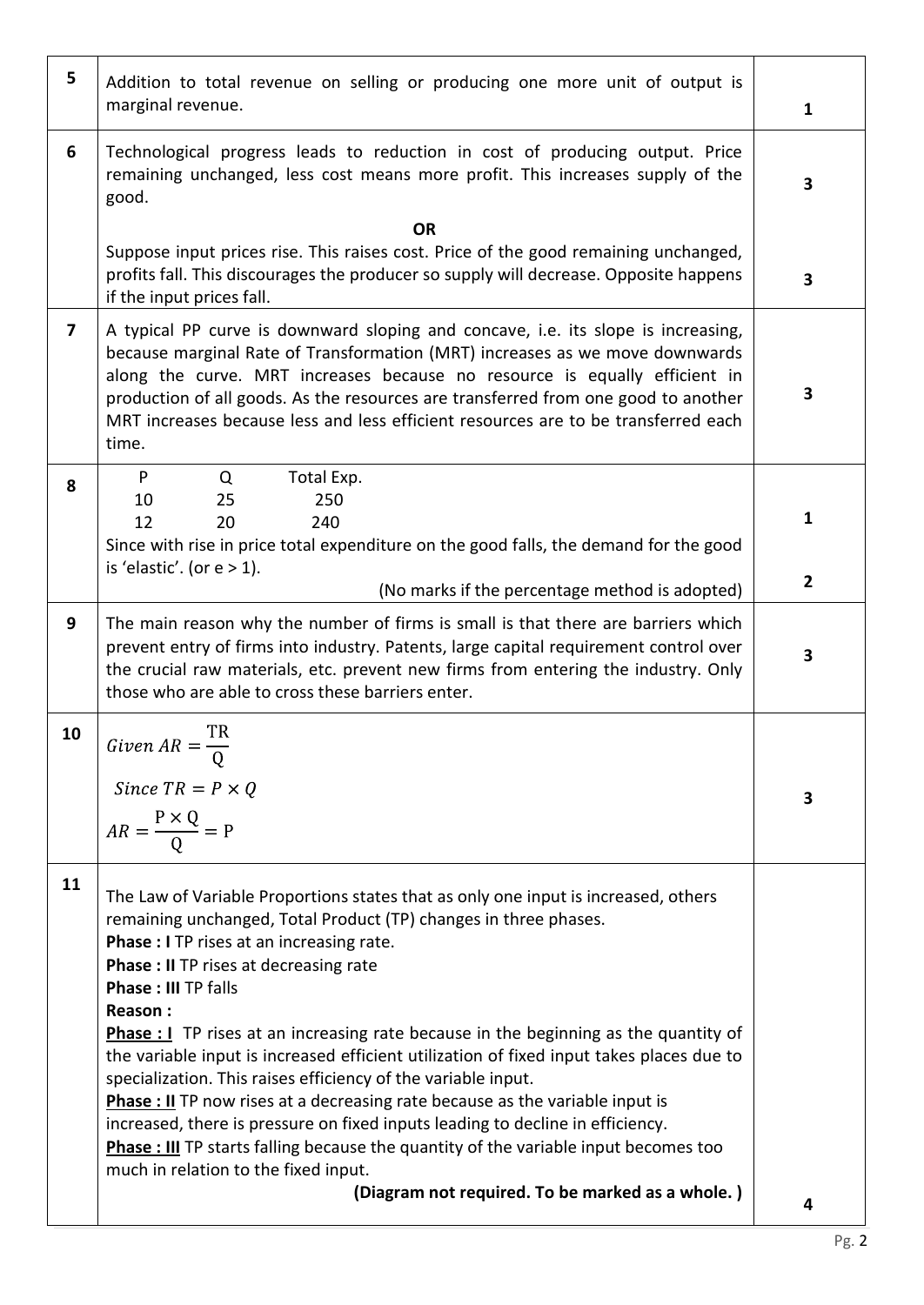| 12 | According to the utility analysis, the consumer is in equilibrium when                                                                                                                                                                                                                                                                                                                                                                                                                                                                                                                 |                |
|----|----------------------------------------------------------------------------------------------------------------------------------------------------------------------------------------------------------------------------------------------------------------------------------------------------------------------------------------------------------------------------------------------------------------------------------------------------------------------------------------------------------------------------------------------------------------------------------------|----------------|
|    | $\frac{MU_x}{P_x} = \frac{MU_y}{P_v}$                                                                                                                                                                                                                                                                                                                                                                                                                                                                                                                                                  |                |
|    | Now, given that Px rises, then                                                                                                                                                                                                                                                                                                                                                                                                                                                                                                                                                         |                |
|    | $\frac{MU_x}{P_x} < \frac{MU_y}{P_y}$                                                                                                                                                                                                                                                                                                                                                                                                                                                                                                                                                  |                |
|    | Since per rupee $MU_x$ is lower than per rupee $MU_y$ , the consumer will buy less of X<br>and more of Y.                                                                                                                                                                                                                                                                                                                                                                                                                                                                              | 4              |
|    | It shows that when $P_x$ rises, demand for X falls.                                                                                                                                                                                                                                                                                                                                                                                                                                                                                                                                    |                |
|    | <b>OR</b>                                                                                                                                                                                                                                                                                                                                                                                                                                                                                                                                                                              |                |
|    | While buying a unit of a good the consumer compares price with marginal utility<br>(MU). So long as the price the consumer is willing to pay (i.e. MU) is higher than the<br>market price, the consumer will go on buying. As the consumer buys more, MU falls<br>due to the law of Diminishing Marginal Utility. The consumer stops buying when<br>MU or Price he is willing to pay is equal to market price i.e. $MU = P$ .                                                                                                                                                          |                |
|    | If the consumer still buys more, MU will become lower than price; a position a<br>rational consumer will not accept.                                                                                                                                                                                                                                                                                                                                                                                                                                                                   | 4              |
| 13 | Change in price of a substitute good affects the demand for given good. For<br>example, let the two goods be X and Y are substitutes of each other. Suppose the<br>given good is X and Price of its substitutes good Y falls. This raises the relative price<br>of X because X now becomes less price attractive. This decreases demand for X. This<br>establishes direct relation between price of the substitute good and demand of the                                                                                                                                              | 4              |
|    | given good.                                                                                                                                                                                                                                                                                                                                                                                                                                                                                                                                                                            |                |
| 14 | Price<br>$P_{2}$<br>$P_{1}$<br>$\mathbf{D}_2$<br>D,<br>$\circ$<br>$Q_1$<br>Q2<br>Quantily                                                                                                                                                                                                                                                                                                                                                                                                                                                                                              | $\overline{2}$ |
|    | $OP_1$ is the equilibrium price and $OQ_1$ is equilibrium quantity. When demand<br>increases, the demand curve shifts to the right. D2 is new demand curve.<br>- This creates an excess demand $E_1A_1$ at the existing price OP <sub>1</sub> .<br>- The excess demand causes competition among buyers resulting in rise in price.<br>- Rise in price leads to fall in demand and rise in supply as indicated by the arrows.<br>- These changes continue till the market reaches new equilibrium at $E_2$ with a higher<br>price OP <sub>2</sub> and higher quantity OQ <sub>2</sub> . | 4              |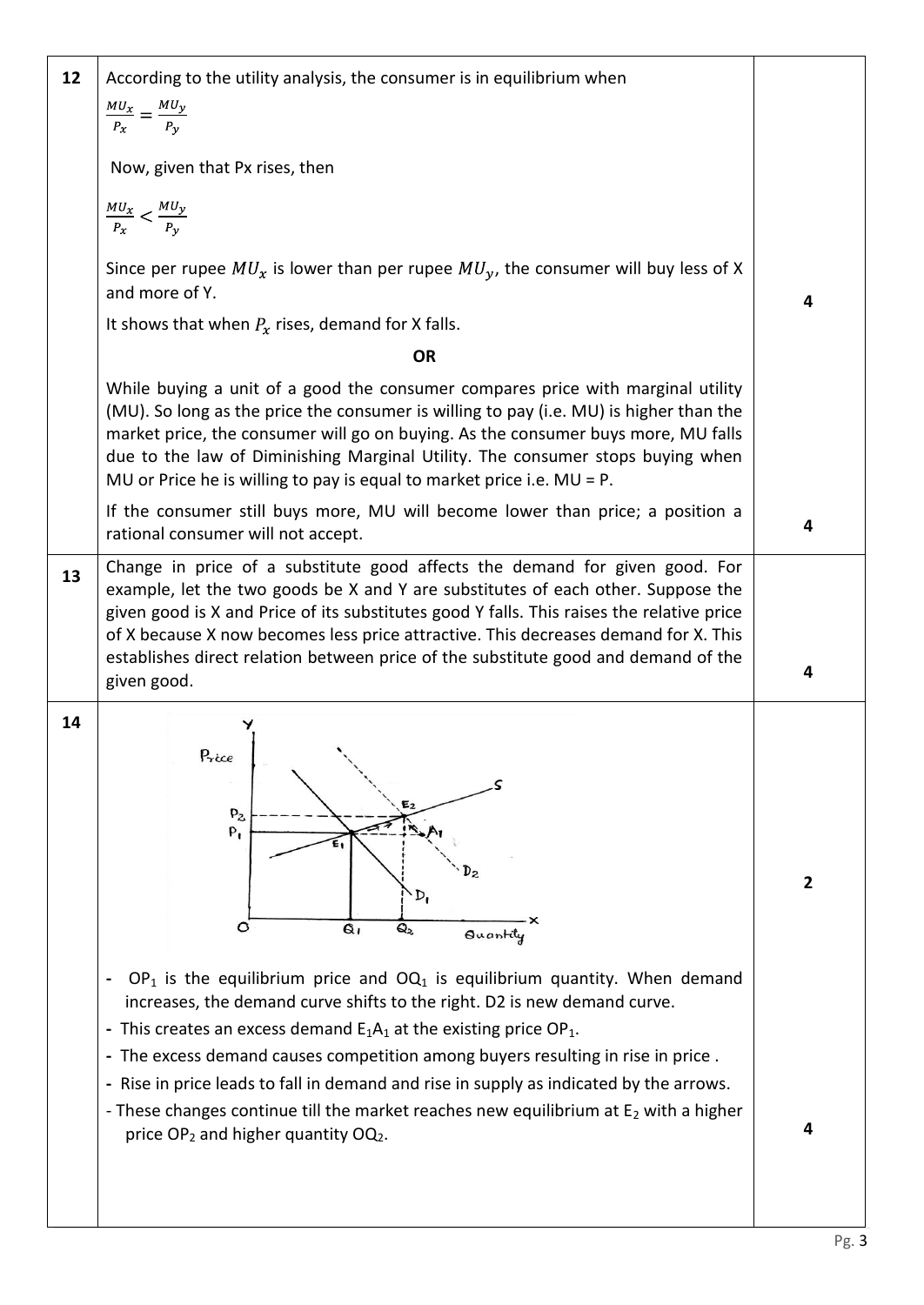| 15 | <b>For the Blind Candidate</b><br>Increase in demand results in excess demand.<br>$\bullet$<br>It causes competition among buyers resulting in rise in price<br>$\bullet$<br>Price rise reduces demand and increases supply.<br>Excess demand is reduce<br>These changes continue till demand and supply are equal at new price.<br>٠<br>New price is higher than old price.<br>$\bullet$<br>(i) Indifference Curve Slopes Downwards: because in order to consume More units | 6<br>$\overline{\mathbf{3}}$ |
|----|------------------------------------------------------------------------------------------------------------------------------------------------------------------------------------------------------------------------------------------------------------------------------------------------------------------------------------------------------------------------------------------------------------------------------------------------------------------------------|------------------------------|
|    | of X good the consumer must give up some quantity of Y good, so that consumer<br>remains on the same level of satisfaction at each point of Indifference Curve.                                                                                                                                                                                                                                                                                                              | 3                            |
|    | (ii) Indifference Curve is convex to the origin : Because it is assumed that Marginal<br>Rate of Substitution falls continuously as the consumer moves downwards along<br>the curve. It is due to the Law of Diminishing Marginal Utility.                                                                                                                                                                                                                                   |                              |
|    | <b>OR</b>                                                                                                                                                                                                                                                                                                                                                                                                                                                                    |                              |
|    | Marginal Rate of Substitution (MRS) means the rate at which a consumer is willing<br>to sacrifice quantity of one good to obtain one more unit of the other good.                                                                                                                                                                                                                                                                                                            | 1                            |
|    | Let the two goods consumed be A and B. Suppose the following combinations of<br>these two goods have the same utility level for him :                                                                                                                                                                                                                                                                                                                                        | 3                            |
|    | Good B<br>Good A<br><b>MRS</b><br>8<br>$\mathbf 1$<br>$\overline{2}$<br>4B:1A<br>4<br>3<br>$\mathbf{1}$<br>3B:1A                                                                                                                                                                                                                                                                                                                                                             |                              |
|    | The consumer is willing to sacrifice 4B to obtain second unit of A. For the third unit<br>of A. he is willing to sacrifice less because marginal utility of A decreases as he<br>consumes more of A.                                                                                                                                                                                                                                                                         | $\mathbf{2}$                 |
| 16 | Output<br><b>MR</b><br>TR<br>TC<br>MC<br>6<br>7<br>6<br>7<br>2<br>12<br>13<br>6<br>6<br>3<br>6<br>18<br>17<br>4<br>$6\phantom{1}6$<br>6<br>Equilibrium<br>4<br>23<br>24<br>6<br>5<br>31<br>8<br>30                                                                                                                                                                                                                                                                           | 2                            |
|    | The producer is in equilibrium at 4 units of output<br><b>Reason:</b> At this level of output the conditions of producers equilibrium<br>given below are satisfied :                                                                                                                                                                                                                                                                                                         | 1                            |
|    | $(1)$ MC = MR<br>(2) MC > MR after equilibrium<br><b>Profit</b> = $TR - TC = 24 - 23 = 1$                                                                                                                                                                                                                                                                                                                                                                                    | 1<br>1<br>1                  |
|    | <b>SECTION - B</b>                                                                                                                                                                                                                                                                                                                                                                                                                                                           |                              |
| 17 | Full employment is a situation in which all those who are able and willing to work at<br>given wage rate find work.                                                                                                                                                                                                                                                                                                                                                          | 1                            |
| 18 | Floating exchange rate is the exchange rate determined by the market forces of<br>supply and demand of foreign exchange.                                                                                                                                                                                                                                                                                                                                                     | 1                            |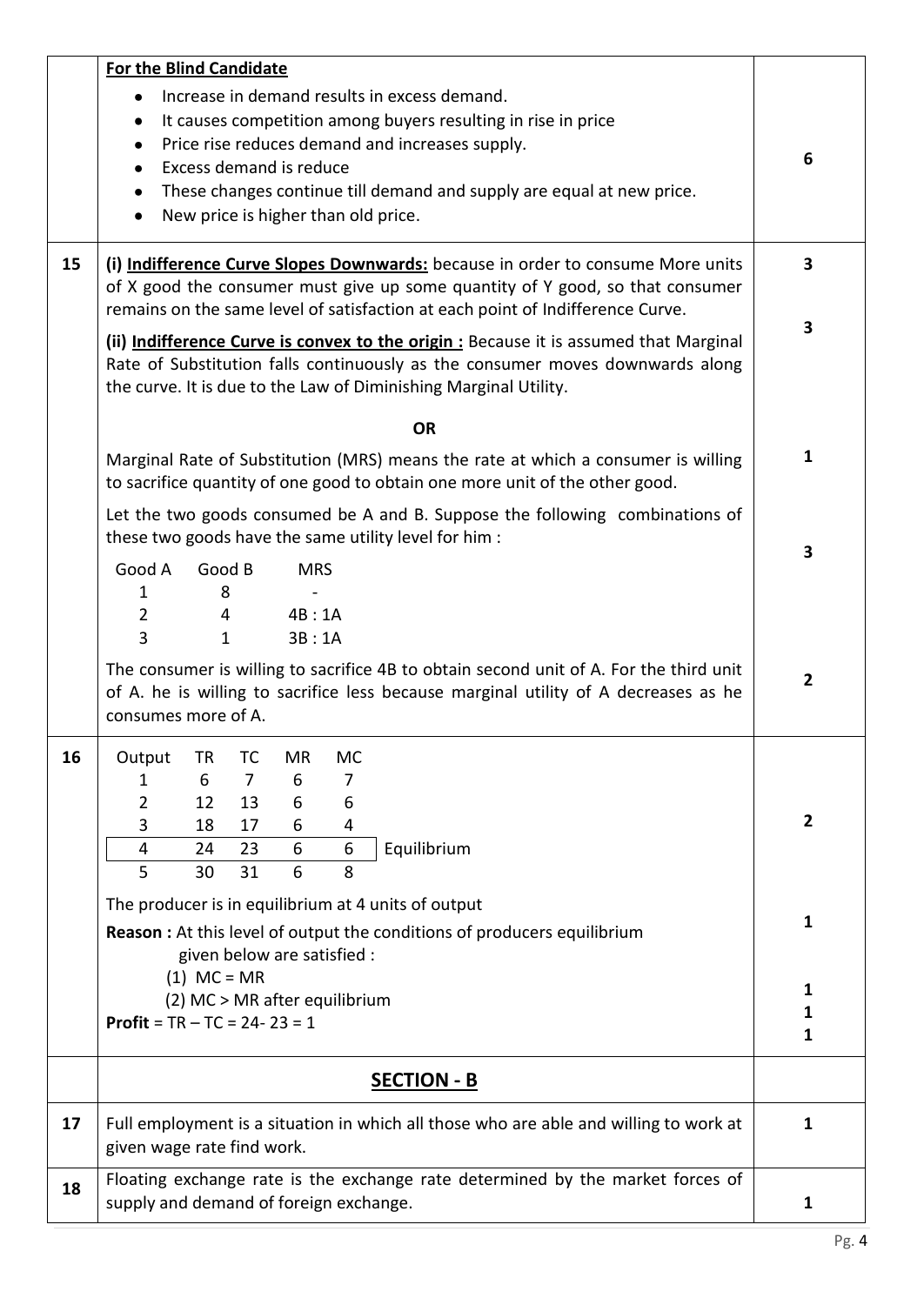|   | 19 | Time deposits are deposits which have fixed period of maturity Or which can be<br>withdrawn only after a specified period of time.                                                                                                                                                | 1                       |
|---|----|-----------------------------------------------------------------------------------------------------------------------------------------------------------------------------------------------------------------------------------------------------------------------------------|-------------------------|
|   | 20 | Deflationary gap refers to a situation when AD falls short of AS at full employment.                                                                                                                                                                                              | $\mathbf{1}$            |
|   | 21 | When total government expenditure exceeds total government receipts excluding<br>borrowing, the difference is called fiscal deficit.                                                                                                                                              | 1                       |
|   | 22 | The unit of account function means that monetary unit is treated as the standard<br>unit for quoting prices or borrowing & lending activities etc. This function has<br>made possible keeping of accounts and the emergence of the banking system.                                | $\overline{\mathbf{3}}$ |
|   |    | <b>OR</b>                                                                                                                                                                                                                                                                         |                         |
|   |    | Deferred payments mean payment contracted to be made at some future date.<br>Money serves as a standard of such deferred payments, like in borrowing and<br>lending activities. It has made possible the creation of banking system.                                              | 3                       |
|   | 23 | Autonomous transactions are those which are not influenced by other transactions<br>in Balance of Payment Account. Accommodating transactions are those which are<br>undertaken to cover deficit / Surplus in BOP.                                                                | 3                       |
|   | 24 | When foreign exchange rate rises, it makes the country's imports costly .The<br>importers have to pay a higher price in terms of domestic currency for the goods<br>and services imported. This may reduce demand for imports.                                                    | 3                       |
|   | 25 | Externalities refer to the benefits (or harms) a firm or an individual causes to<br>another for which it is not paid (or penalised)                                                                                                                                               | 1                       |
|   |    | <b>Example</b> : Use of public parks by the people for pleasure for which no payments are<br>made by the public (or any other example). It increases welfare through positive<br>effect on health.                                                                                | 2                       |
|   | 26 | (i) Tax Receipts are revenue receipts because these neither create any liability nor<br>reduce asset.                                                                                                                                                                             | $1\frac{1}{2}$          |
|   |    | (ii) Disinvestments are capital receipts because it reduces assets.                                                                                                                                                                                                               | $1\frac{1}{2}$          |
| ╬ | 27 | This will reduce the inequalities of income as the difference between disposable<br>incomes of higher income and lower income groups will fall. This will also provide<br>more resource to the government for spending on welfare of the poor-                                    | 4                       |
|   | 28 | Central bank is banker to the government like commercial banks are to the public. It<br>accepts deposits from government and gives loans to the government in times of<br>need.                                                                                                   | 4                       |
|   |    | <b>OR</b>                                                                                                                                                                                                                                                                         |                         |
|   |    | Commercial banks are required to keep a certain minimum percentage of deposits<br>as cash reserve with the central bank. Central bank user these reserves to meet<br>emergency requirements of the commercial banks. It is called bankers' bank<br>functions of the central bank. | 4                       |
|   |    |                                                                                                                                                                                                                                                                                   |                         |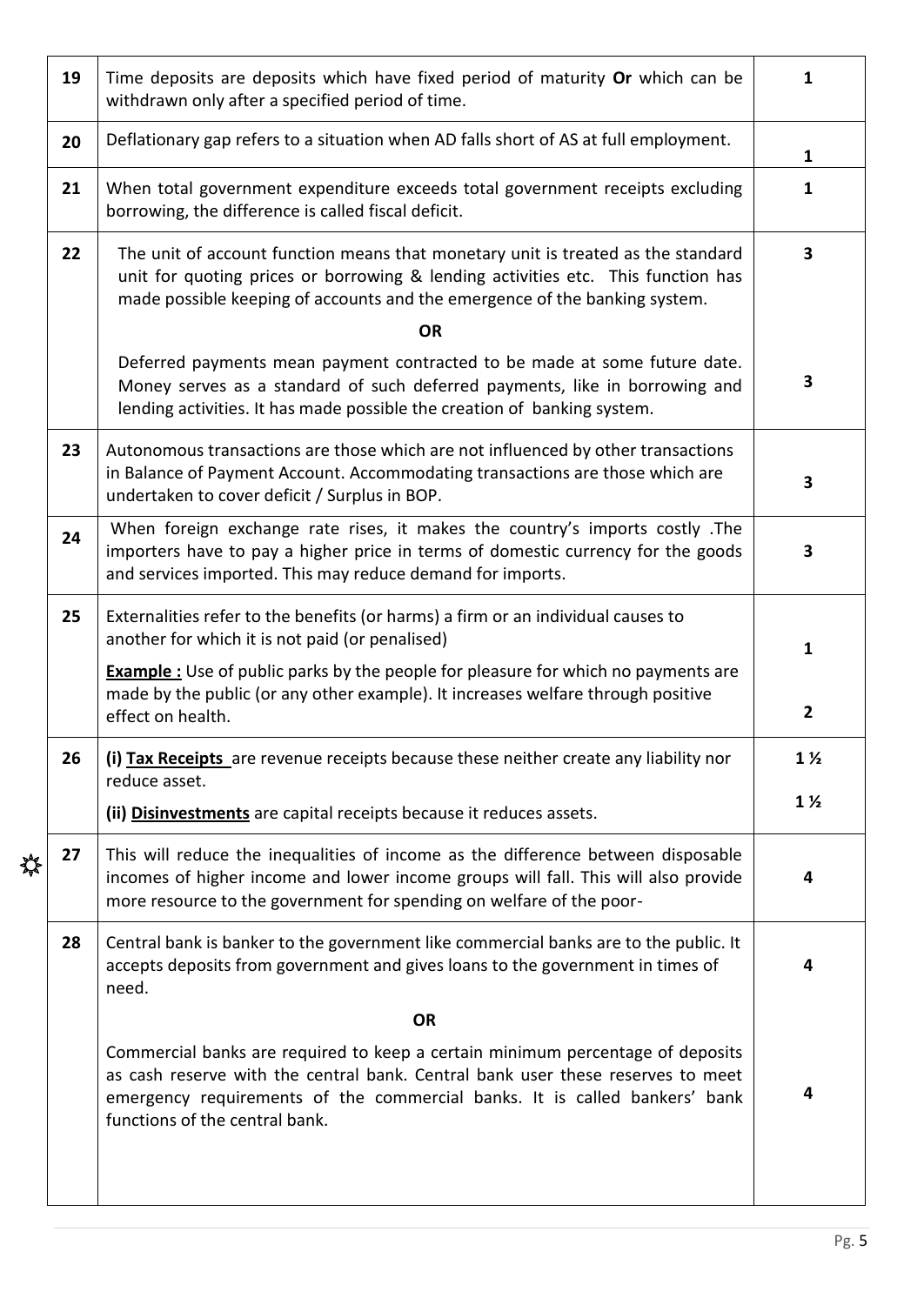